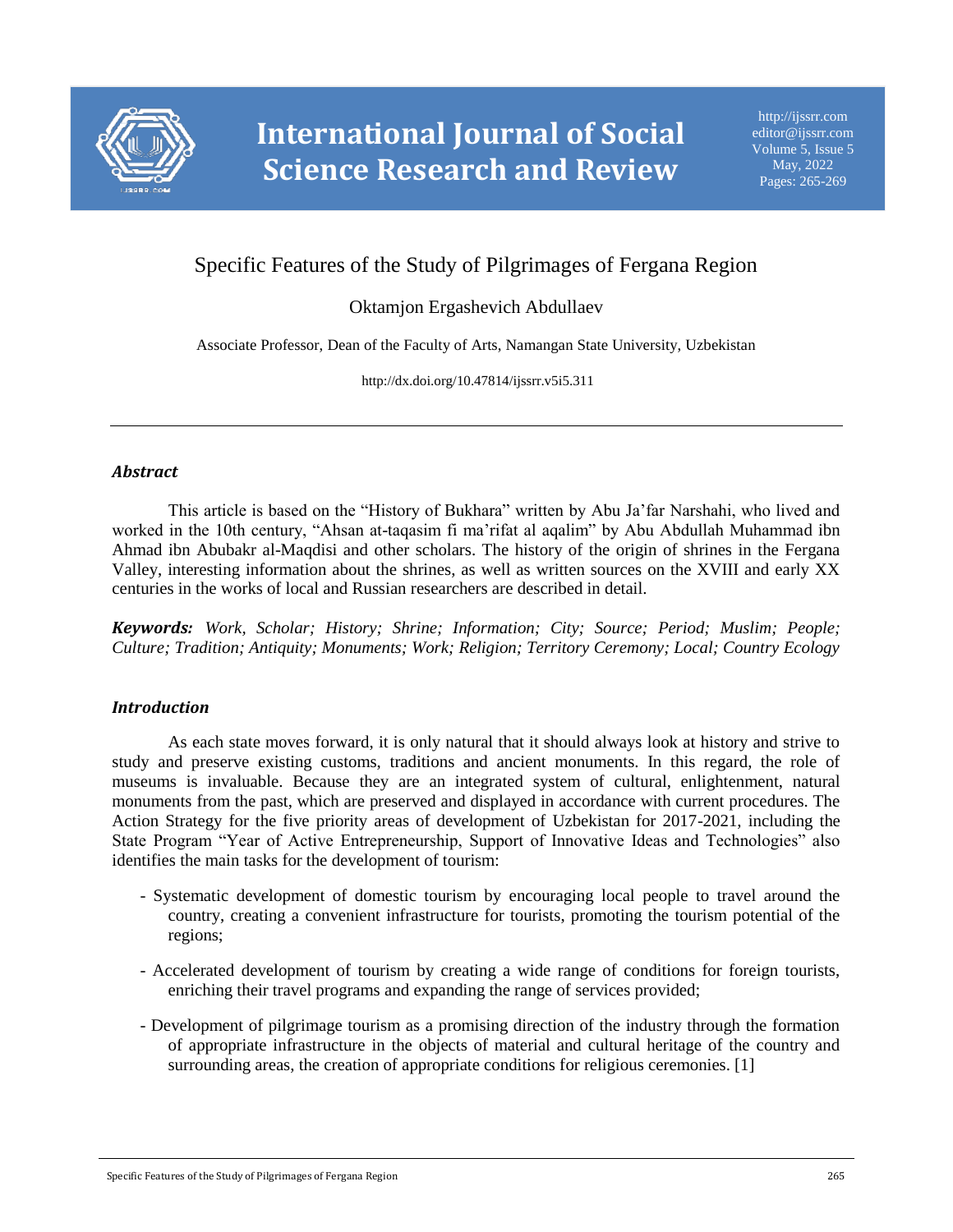

In particular, in the process of exploring our ancient shrines, we learn that the study of history is one of the most important issues. The Fergana Valley is one of the oldest cities in Uzbekistan.

The first information about the shrines of the Fergana Valley has been recorded in the works of Muslim historians since the X century. In particular, according to Abu Ja'far Narshahi's book "History of Bukhara" written in 944, Qutayba ibn Muslim (killed in 715), an Arab general who came to Movarounnahr, was buried in the Fergana Valley.

Although Qutayba became famous for his cruelty in shedding the blood of innocent peoples in Movarounnahr, over time his tomb began to be revered as a place of pilgrimage, according to Narshahi. Qutayba's tomb is famous in Fergana and is located in a village called Koh in a place called Raboti Sarhang. People from the provinces always go there to visit".[2]

Abu Abdullah Muhammad ibn Ahmad ibn Abubakr al-Maqdisi (947–1000), who lived at the same time as Narshahi, wrote in his work "Ahsan at-taqasim fi ma'rifat al aqalim" that the source of Ayyub in the Fergana Valley. It should be noted that the manuscript "Nasabnomayi Turki" written in the late 13th century shows some of the ancient shrines in the Fergana region.[3]

The historical significance of this manuscript is that the genealogical information contains such sacred inscriptions as Shah Mansur, Khoja Porsin, Khoja Mu'oz from Margilan. This manuscript is also called "The genealogy of Maulana Sayfiddin Orung Kuyloqi" and is written in Arabic in 690 AH (1291 AD). Translated into Turkish by Ahmad Yassavi's nephew Maulana Sayfiddin Orong Koylaki.

According to him, the children of Muhammad Hanafiya (died in 711), the son of Hazrat Ali from Bibi Hanifa, died in Movarounnahr together with the Companions Shah Abdurahman, Shah Mansur and Hazrat Lorsinshah.

Those who came to convert their people to Islam and the army of Uyaar were divided into four parts. Shah Mansur, Hazrat Porsinshah, and Abdullah ibn Muadh convert Jabal Hissar, Qorategin, Matcho, Margilan, and Osh to Islam. Three of them died here and were buried in Margilan.

Written sources on Fergana shrines in the 18th and early 20th centuries include works by local and Russian researchers. For this reason, it is appropriate to classify written sources and research as follows:

1. Local written sources from the Middle Ages to the early twentieth century;

2. Scientific of Russian researchers of the XIX - early XX centuries works;

3. Late XIX - early XX centuries local written sources. [4]

From the end of the 18th century to the beginning of the 20th century, information about Fergana shrines is relatively common in works written by local historians in both historical and legendary genres. In particular, the history of the emergence of the sacred tombs of Takhti Sulaiman, Safed Bulon, Shohimardon, Margilan in the Fergana Valley, Ali ibn Talib, Umar ibn Khattab, who first brought Islam to Fergana. It is said that he was related to the descendants of Uthman ibn Affan.

If we compare the coverage of the topic of pilgrimages in the literature published before the independence of Uzbekistan and during the period of independence, we can classify them according to their theme and direction.

1. Coverage of the topic of pilgrimages in the history of the former Soviet Union.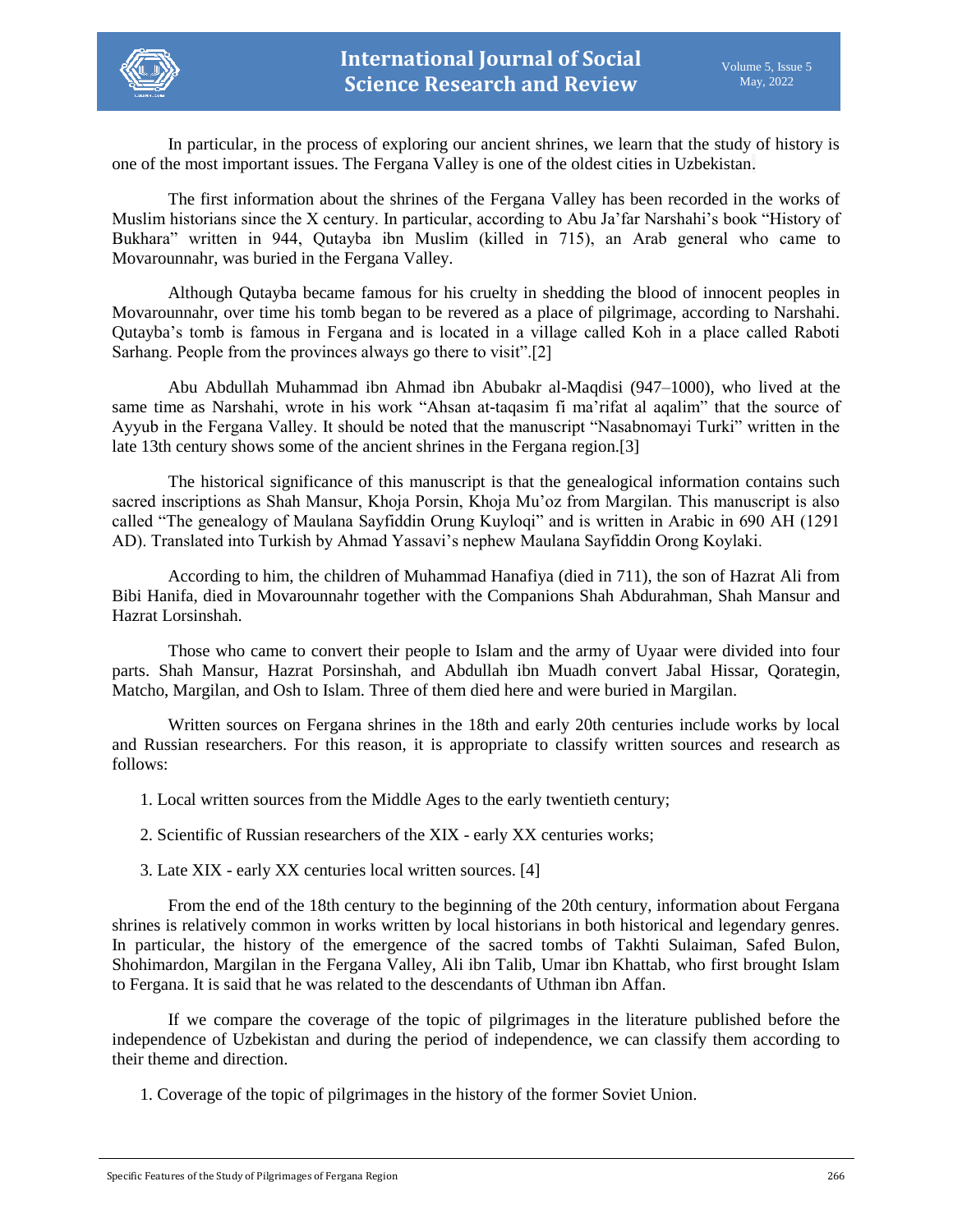



2. Coverage of the theme of shrines during independence.

It should be noted that the research conducted in the former Soviet Union should be included in the list of works written in the scientific and atheistic spirit, depending on the direction of the subject.

His scholarly writings focus on the cult of the saints, the architectural style of the shrines, the epigraphy and the archeological monuments. Including Bartold V., Andreev M., Tolstov S., Sukhareva O., Ivanov P. In the scientific works of such scientists as Chankovskaya, G. P. Snesarev, V. N. Basilov, information about the holy shrines is given [5].

However, in their works there is very little information about the Fergana shrines. The information of ethnographer A. K. Pisarchik on this subject is noteworthy. In his article "Some information about the topography of the cities of Fergana" A.K. Jam Mausoleum"[6].

Scholar Pisarchik A. studied the architectural monuments built in the national style, drawing on the experience of skilled architects of that time, based on their oral memories. For this reason, A. K. Pisarchik gave a lot of information about the masters who created the monuments of the Fergana Valley, which are examples of national architecture.

Art historian I. Azimov's pamphlet "Architectural monuments of the Fergana Valley" speaks about the unique folk architecture of Andijan, Namangan and Fergana regions. Architecture of the shrines of Dahmai Shahon, Modarihon Dahmalar, Poshsho Pirim, Boston Buva, Bibi Ubayda, Pir Siddiq, Khoja Magiz (Khoja Muaz), Mavlonbuvi, Yusupkhon Eshan, Boy Hamadoni gave information about [7].

This pamphlet of I.Azimov is of great scientific value as it is a guide to the places of pilgrimage where the architectural monuments of the Fergana Valley are located.

Special mention should be made of the research of ethnographer R. Rassudova on the importance of research and traditions related to shrines in the lives of farmers in Fergana region. For the first time in her article, R. Rassudova made an analytical approach to the issue of patronage cults of irrigated agricultural lands and the attitude of the population towards them.[8]

The location of the shrines in the Fergana region during the former Soviet Union has been studied from an archeological and architectural point of view. This shows that the ethnography of the ceremonies at the shrines has been neglected.

Atheistic works of the former Soviet period also contain information about the shrines of the Fergana region, including L.I.Klimovich, N.Akhmedov, A. Alimukhame-dov, T. Saksonov, I. Fozi. It is possible to include works of Olov H. Bobobekov, A. Khatamov.

The literature strongly criticizes the "fake" shrines in the Fergana region and the activities of "fake" sheikhs who have become accustomed to them for free. L.I. Klimovich and A. Khatamov noted that the tomb of Hazrat Ali in Shahimardon was the home of reactionary sheikhs who were given religious relics.

In conclusion, it should be noted that in the works of atheistic content in the psyche of those who believe in shrines, atheistic, forming negative thoughts and ideas about the sacred tombs and traditional customs and saints. It was intended to absorb the worldview.

The history and description of the shrines in the Fergana region are reflected in foreign studies. In particular, the ethnographer S.Abashin in his articles elaborates on the genesis of the cult of the famous shrines of the Fergana Valley, Shohimardon, Safed Bulon and seven saints teacher Burhoniddin Kilich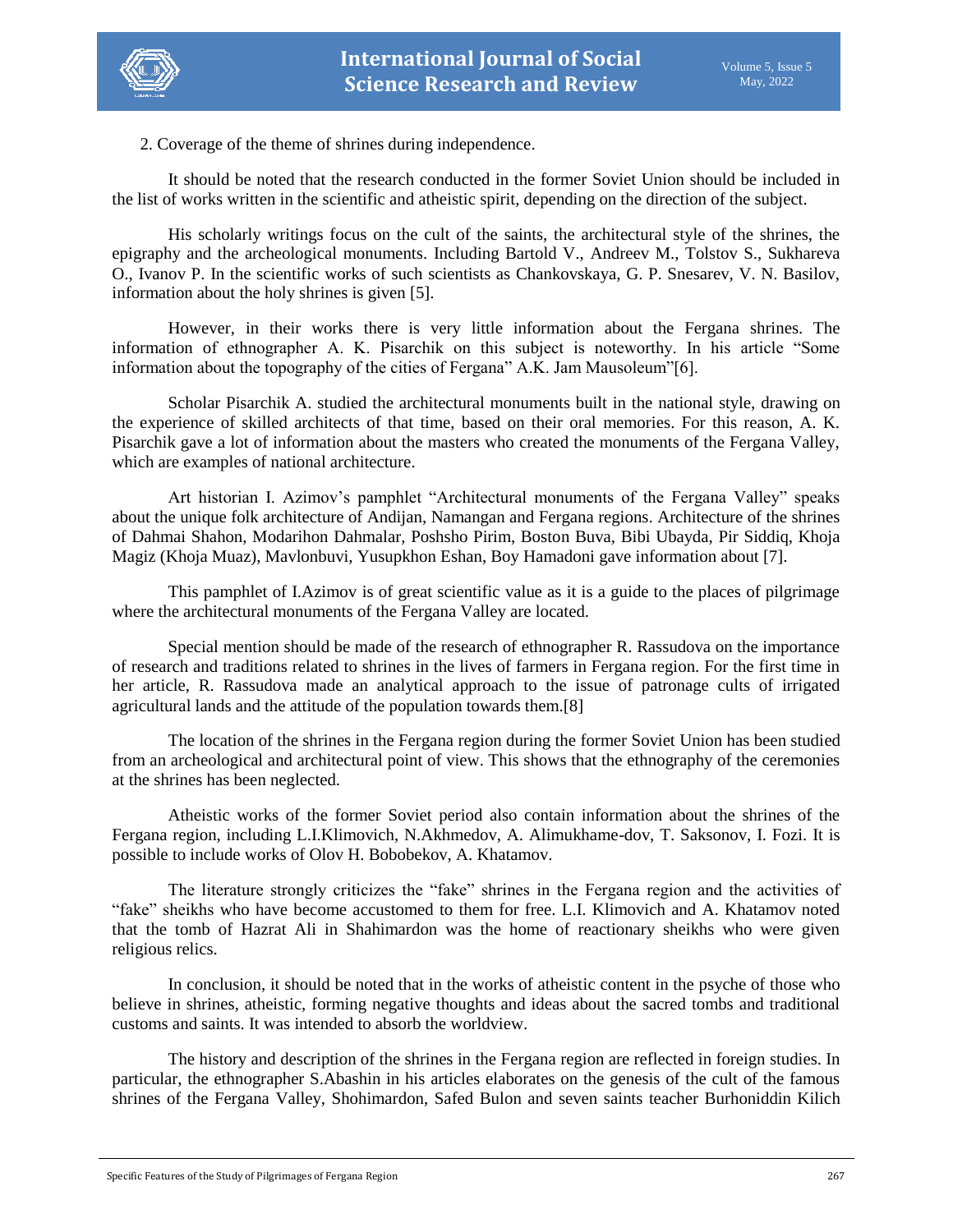

cult and its views. In Abashin's research, the public opinion related to shrines has been studied as the main topic.

In the scientific articles of the scientist O.Gorshunova the main topic is the role of sacred pilgrimages in the social life of local women in Fergana, in their religious views. For this reason, the author focuses on the practice of rituals associated with shrines. However, the scope of O.Gorshunova's research on the customs of the shrines is narrow and limited. Hurqiz, Chakkatomar, Khoja Hizr Vali in Fergana, Kaptarlik in Margilan, Girls' Mausoleum in Mindon village of Fergana district related ceremonies.

It turns out that O.Gorshunova had only information about some of the Fergana shrines. However, one of her unique scientific achievements is that she illustrates the importance of shrines in the lives of local women with the help of examples. Another Russian researcher, V.Ogudin, in his book "The Land of Fergana", focuses on the specific functions of sacred shrines in addressing environmental issues.

His research in this area shows that it is a new direction in the study of sacred shrines. In his scientific work, V.Ogudin described the formation of ethnoses in the Fergana Valley, the specific role of shrines in their way of life and the ethnography of the peoples of the valley. He spoke about his influence on the world.

This shows that V.L. Ogudin used unique methods in the study of shrines. Since Uzbekistan's independence, the focus on sacred sites has changed dramatically.

The birth jubilee celebrations of great thinkers of the Uzbek people, including Islamic scholars, representatives of the sect, such as Imam al-Bukhari, Imam at-Termizi, Burhaniddin al-Marginani, Abu Mansur al-Moturidi, Ahmad Yassavi, Najmiddin Bahovuddin Naqshband are a clear example of our opinion.[9]

Only in the Fergana region during the period of independence Khojanazar Huvaydo (Fergana district), Burhaniddin Marginoni mausoleum (Rishtan district), Nuri Siddiq complex, Uvaysi mausoleum (Margilan city), Ziyovuddin Hazini (Uchkuprik district), Dahmai Shahon (Kokand) and others were restored by the state as shrines of the Republic of Uzbekistan on the basis of national architectural traditions.

During the independence period, books and scientific articles about the holy shrines of saints are regularly published. "Legends of the Silk Road", "History of Bukhara saints", "Legends of Bukhara", "Najmiddin Kubro", "Parents", "Gori Amir Mausoleum" , "History of Hazrat Sultan and Manoqibi of Hazrat Bashir", "Bahauddin Balogardon", "History of Khoja Ahror", "Mahdumi Azam", "Hazrat Polvon Pir", "Islamic Pilgrimages of Uzbekistan" and so on.

N.Abdulakhatov's pamphlets and articles can be included in the list of scientific researches on shrines. The literature on the holy shrines of the Fergana region, published as a result of independence, includes works by researchers and a number of writers. For example, M. Dadaboev's "Qatagan Deparasi", "History of naming of Hokandi latif mahallas and streets" and M. Khodjaev's pamphlet "Underground Tilsimotlari". There are some shrines in the region and adjacent to it, such as Muyi Muborak, Qizmozor, Koktonli ota, Abu Turab, Ak Yozi, Hob buva, Yalangach ota, Devona ota. There are inaccuracies in the data.

In conclusion, it should be noted that the written sources on the sacred shrines in the Fergana Valley are described in the works of local and foreign scholars, written in response to the demands of the ideology. This, in turn, is determined by the work of local historians on the history of the sacred tombs